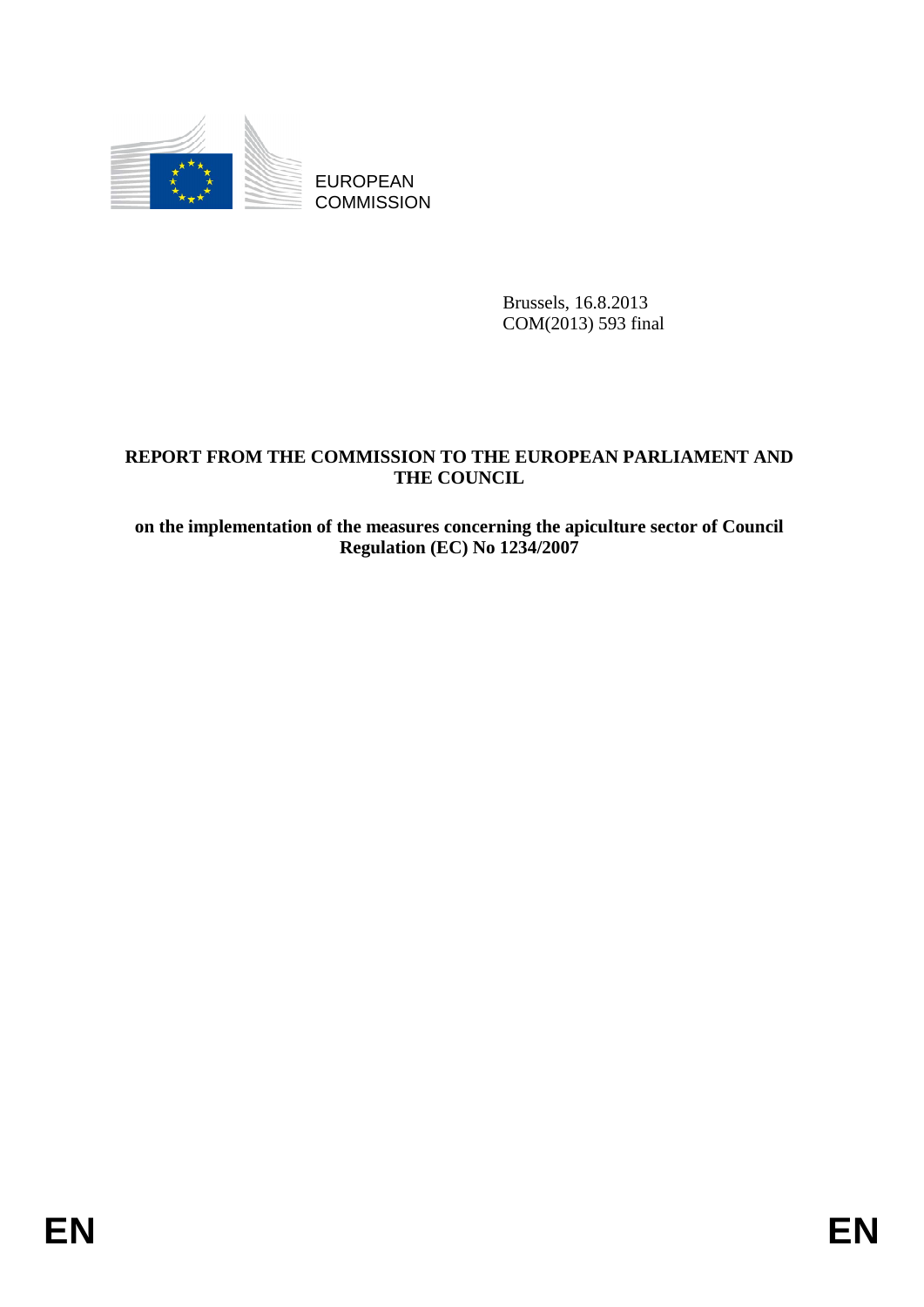#### **REPORT FROM THE COMMISSION TO THE EUROPEAN PARLIAMENT AND THE COUNCIL**

### **on the implementation of the measures concerning the apiculture sector of Council Regulation (EC) No 1234/2007**

### **1. INTRODUCTION**

Article 184 of Council Regulation (EC) No 1234/2007 establishing a common organisation of agricultural markets and on specific provisions for certain agricultural products (single CMO Regulation) $<sup>1</sup>$  states that a report is to be submitted</sup> every three years to the European Parliament and the Council on the implementation of the measures concerning the apiculture sector, as provided for in Articles 105 and following of that Regulation.

This report meets that obligation, covering the years 2009/2010, 2010/2011 and 2011/2012. They correspond to the last year of the previous triennial apiculture programmes (2008-2010) and the first two years of the current programme (2011- 2013). This is the fifth report of the Commission on the implementation of national apiculture programmes in the Member States. The fourth report COM(2010)267 final 2 was adopted in May 2010 and covered the previous three years of implementation of Council Regulation (EC) No 1234/2007*.* 

All Member States notified a national apiculture programme in respect of the periods 2008-2010 and 2011-2013. This shows the strong interest of Member States as well as the needs of European apiculture, a small sector dominated by non-professional beekeepers that faces serious challenges due in particular to bee colony losses, increased production costs and cheap imports.

In 2012, the Commission asked for an external evaluation of the measures for the apiculture sector. This report includes the main outcomes of this evaluation.

### **2. METHODOLOGY**

This report is based on the following sources of information:

- The national apiculture programmes notified by the 27 Member States to the Commission for the periods 2008-2010 and 2011-2013 as provided for under Article 105 of the single CMO Regulation and Article 1 of Commission Regulation (EC) No  $\frac{6}{917/2004}$ <sup>3</sup> on detailed rules to implement Council Regulation (EC) No 1234/2007 on measures improving general conditions for the production and marketing of apiculture products. National programmes include a study on the structure of the apiculture sector as laid down by Articles 1 and 9 of Regulation (EC) No 917/2004.
- The expenditures of the Member States relating to the measures taken under the apiculture programmes as provided for under Article 108 of the single CMO Regulation.

 $\frac{1}{1}$  $\frac{1}{2}$  OJ L 299, 16.11.2007, p. 1.

 $\frac{2}{3}$  [http://eur](http://eur-lex.europa.eu/LexUriServ/LexUriServ.do?uri=COM:2010:0267:FIN:EN:PDF)-lex.europa.eu/LexUriServ/LexUriServ.do?uri=COM:2010:0267:FIN:EN:PDF.

OJ L 163, 30.4.2004, p. 83.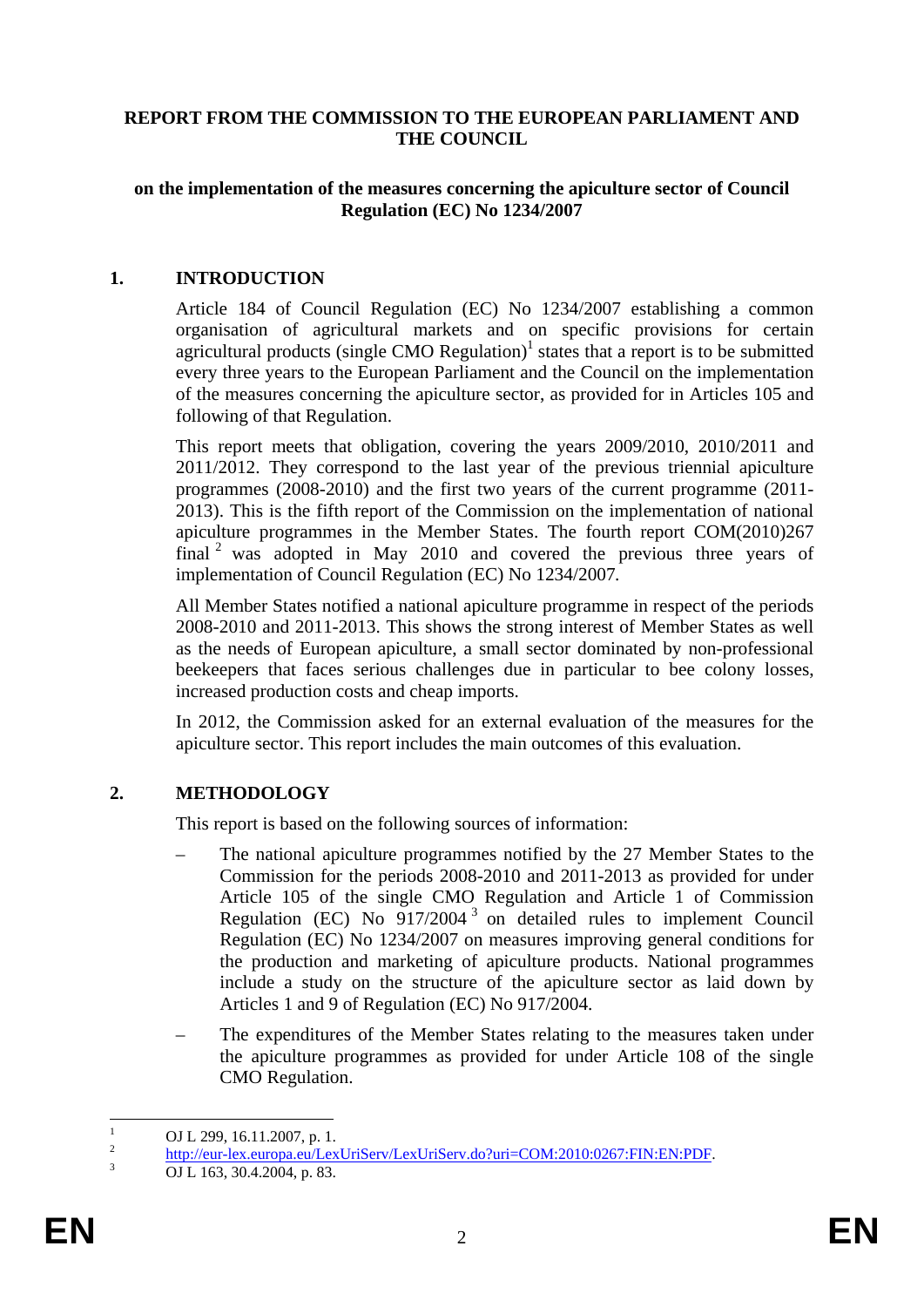- Data on honey production and international trade extracted from EUROSTAT, COMEXT and FAO databases.
- Contributions from Member States and the European apiculture sector.
- The study carried out by an external consultant on the evaluation of measures for the apiculture sector<sup>4</sup>.

Detailed figures and summary tables on the honey market and on the apiculture programmes are available on the Commission website<sup>5</sup>.

# **3. MARKET SITUATION OF THE APICULTURE SECTOR**

# **3.1. The world market**

*3.1.1. Production* 

In 2011, honey world production accounted for 1 636 000 tonnes according to the FAO. The production has been increasing slowly but regularly in the last ten years with two exceptions in 2007 and 2009.

China is the first honey producer with 446 000 tonnes accounting for 27.3 % of the world total, followed by the EU with 217 000 tonnes (13.3 %). Other main honey producers are Turkey with a steady output increase, Ukraine and the United States of America. The share of South and Central America has decreased due in particular to a significant drop of production in Argentina since 2005.

*3.1.2. Trade* 

Around one fifth of honey world production is traded on the international market according to data from the FAO and COMEXT.

World exports have been oscillating between 300 000 and 360 000 tonnes for several years; in 2011, they were around 335 000 tonnes. China has increased its exports and has been the world's biggest exporter for the last four years with approximately 100 000 tonnes in 2011. Argentina is the second exporter but the quantities exported have been decreasing and were approximately 72 000 tonnes in 2011.

EU and the US are the two main importers of honey.

# **3.2. EU market**

# *3.2.1. Production*

According to EUROSTAT, honey production in the EU was 217 366 tonnes in 2011. EU production has increased slightly in the last ten years (+6% since 2010) with negative and positive annual variations depending on weather conditions.

Honey sale price depends on the type and the quality of honey and the commercial channel; table honey (85% of honey sold in the EU) reaches higher prices than industrial honey and mono-floral honeys fetch higher prices.

As for the commercial channel, beekeepers receive the highest price when selling directly to consumers; the second best option is selling conditioned honey to retailers and in the third place come the sales to packers and distributors.

 $\frac{1}{4}$  $\frac{1}{5}$  [http://ec.europa.eu/agriculture/evaluat](http://ec.europa.eu/agriculture/evaluation/market-and-income-reports/index_en.htm)ion/market-and-income-reports/index\_en.htm.

[http://wcmcom-ec-europa-eu-wip.wcm3vue.cec.eu.int:8080/agriculture/honey/index\\_en.htm](http://wcmcom-ec-europa-eu-wip.wcm3vue.cec.eu.int:8080/agriculture/honey/index_en.htm)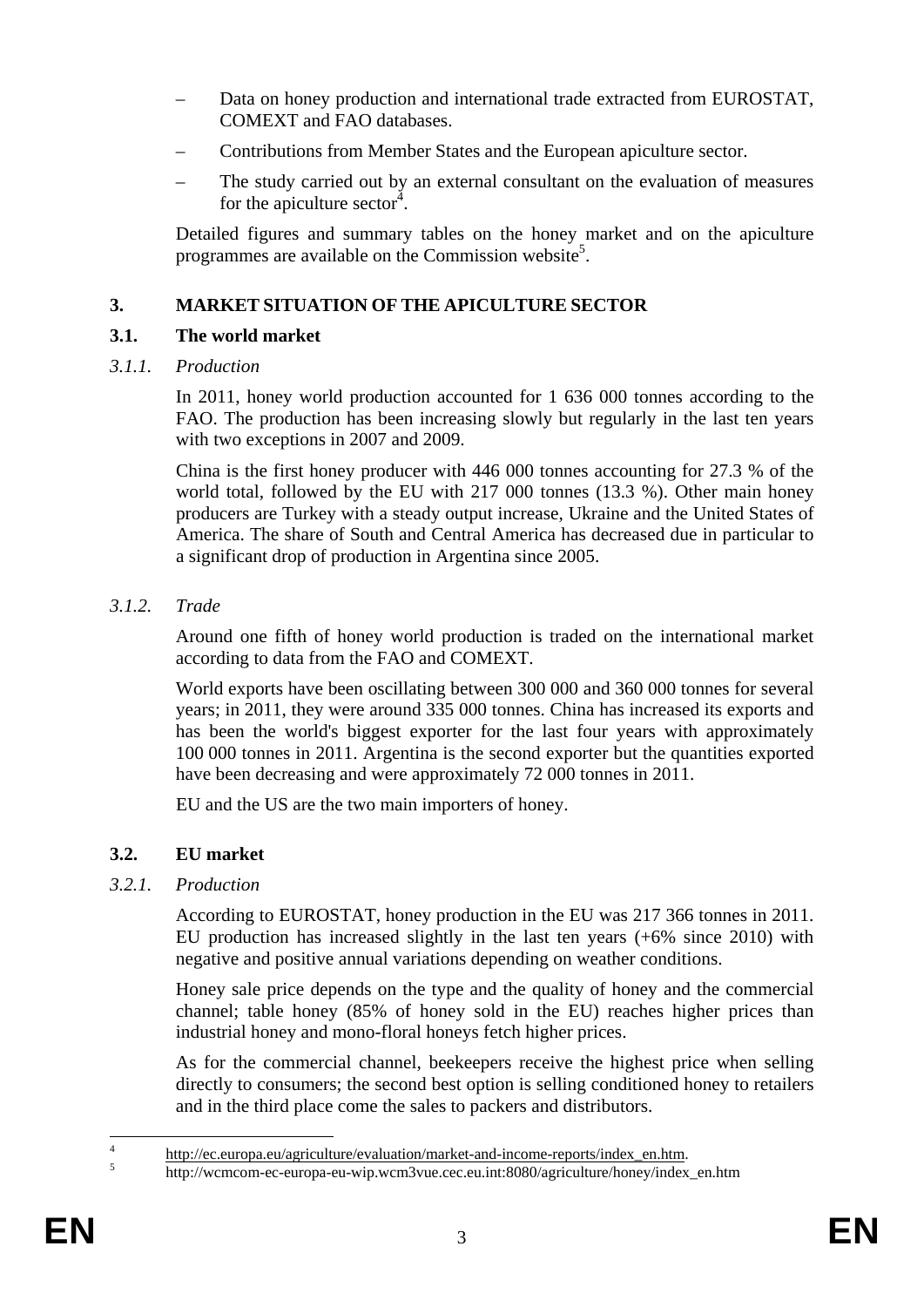Most of EU honey is sold directly to consumers by beekeepers; this is related also to the large non-professional nature of beekeeping in most of Member States. However there is a certain disparity of commercial channels in the EU; for example, in Spain, a preponderant part of the production is sold to the processing/packing sector in line with the higher professionalization of the sector there.

### *3.2.2. Trade*

The EU is a net importer of honey as the EU production covers only 61.6 % of its consumption. The level of consumption has been quite stable over the years with an average of around 0.70 kg/head.

The three main honey producers in the Union are Spain, Germany and Romania with a respective output in 2011 of 34 000, 25 831 and 24 127 tonnes. Other important producing Member States are Hungary (19 800 tonnes), France (16 000 tonnes), Greece (14 300 tonnes), Poland (13 369 tonnes).

EU imports of honey range between 120 000 and 150 000 tonnes since 2000. In 2012, the European Union imported 149 248 tonnes of honey, mainly from China with 63 961 tonnes (43 % of the total) followed by Argentina (22 344 tonnes). The share of Chinese imports has increased constantly since 2008 due to very low prices while, in parallel, the share of Argentinian imports decreased. Mexico is the third supplier with 21 249 tonnes and Ukraine the fourth one with 8 949 tonnes.

Germany is the main importing Member State with more than one third of the total in 2012.

Average honey import unit value in the EU increased since 2010 and attained 2.08  $\Theta$ kg in 2012. Chinese honey has the lowest unit value at 1.44  $\Theta$ kg. Average honey import unit values for other EU main suppliers are: 1.83  $\epsilon$ kg for Ukraine, 2.23  $\epsilon$ kg for Argentina and 2.44  $\bigoplus$ kg for Mexico.

Exports from the Union have increased since 2010 to reach 14 275 tonnes in 2012 (+ 33%). However, they are still limited to less than 7 % of the production. The main destinations of EU exports have not changed since 2010: Switzerland, Japan, Saudi Arabia and the United States of America.

Germany and Spain are the main EU exporters; these two Member States account together for more than half of the Union exports.

Average honey export unit value from the Union constantly increased since 2010 and reached 5.14  $\oplus$ kg in 2012. As a consequence, the gap between import and export unit values has grown substantially broader and is approximately of  $3 \in \mathbb{K}$ g. This value differential can be explained by the fact that EU exports mainly consist of high quality packed honey while imports include large volumes of cheaper honey in bigger containers used for blending and the food industry.

### **4. IMPLEMENTATION OF NATIONAL APICULTURE PROGRAMMES**

### **4.1. Objectives and eligible measures**

The overall goal of the programme is to improve the general conditions for the production and marketing of apiculture products in the Union.

Six measures with specific objectives are eligible for aid and can be included in the national apiculture programmes of the Member States; they are listed in Article 106 of the single CMO Regulation and have not changed since the last report.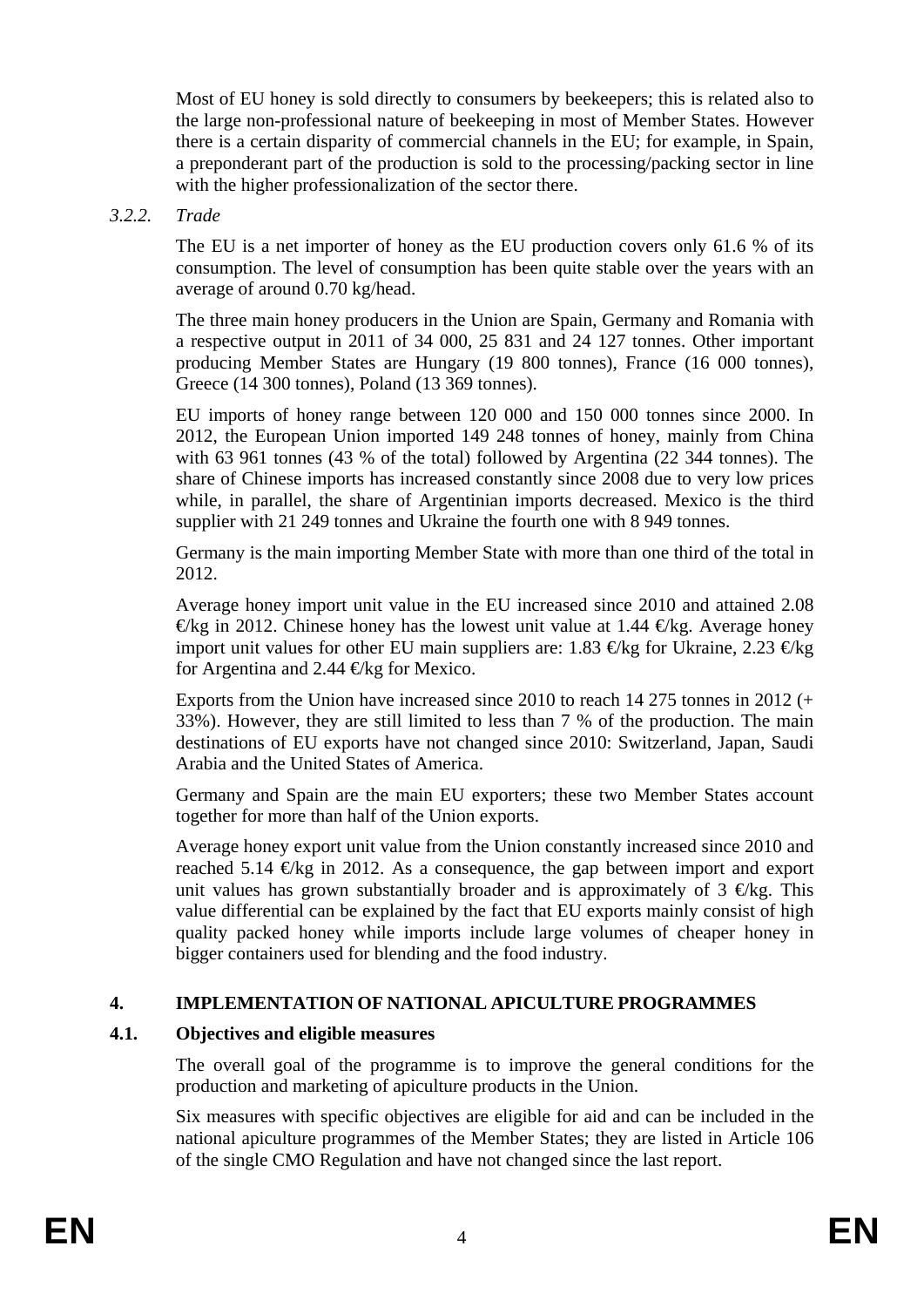**Technical assistance** is designed to enhance the efficiency of production and marketing by introducing better techniques. It includes the organisation of basic courses for new entrants and continuing education for experienced beekeepers and those responsible for groupings or cooperatives; training courses relate in particular to areas such as breeding and disease prevention, collection and packaging, storage and transport of honey and marketing. Teaching apiaries and the network of beekeeping consultants/technicians allow for the dissemination of practical technical knowledge. The measure can also be used to support the modernisation of the sector through the purchase of extraction equipment by beekeepers.

The aim of **varroasis prevention** is to control the infestation of hives by this endemic parasite. Varroasis is caused by a mite that is weakening the bees' immune system and increases bees' secondary infections by viruses. Varroasis is severely diminishing the honey yield in the EU, leading to the loss of bee colonies if not treated. As varroasis cannot be completely eradicated, the only way to avoid its consequences is to treat hives with approved methods and products. Some financial contribution is necessary to help producers to afford the expenditure incurred in treating hives appropriately (products, equipment such as covering meshes).

Aid for the **rationalisation of transhumance** is intended to assist with managing the movement of hives in the Union and with providing locations for beekeepers during the flowering season. Transhumance management can be facilitated by such measures as identification of hives and frames, a transhumance register, investment in material facilitating transhumance and mapping of honey varieties. In several Member States, transhumance is crucial to meet the nutritional needs of bees and ensure pollination of plants.

Support measures for carrying out **analyses of honey** are intended to improve the marketing of honey. Financing of analyses of honey allow beekeepers to ensure that honey put on the market meets the physico-chemical characterictics laid down in Council Directive 2001/110/EC relating to honey<sup>6</sup>; analyses on the botanical origin of honey provide beekeepers with precise knowledge of the honey harvested, enabling them to get a higher price for their product. The financial support for honey analysis is essential for making this service accessible to a large number of beekeepers.

The **restocking of hives** makes it possible to compensate for losses of bees, and therefore avoid losses of production; this can include funding activities to promote queens' production or purchasing of bee colonies.

The opportunity provided by the Regulation for including specific **applied research** projects for improving honey quality in the honey programmes, and dissemination of the results of such projects, can help to increase producers' knowledge on specific practices of beekeeping.

### **4.2. Census of beehives and beekeepers**

In accordance with Articles 1 and 9 of Regulation (EC) No 917/2004, Member States provided information on the structure of the apiculture sector in the context of the 2011-2013 programmes.

According to these, the total number of beekeepers in the Union in 2010 was 506 038, of whom only 5.2% (26 318) were considered to be professional beekeepers (over 150 hives).

 $\frac{1}{6}$ 

OJ L 10, 12.1.2002, p. 47.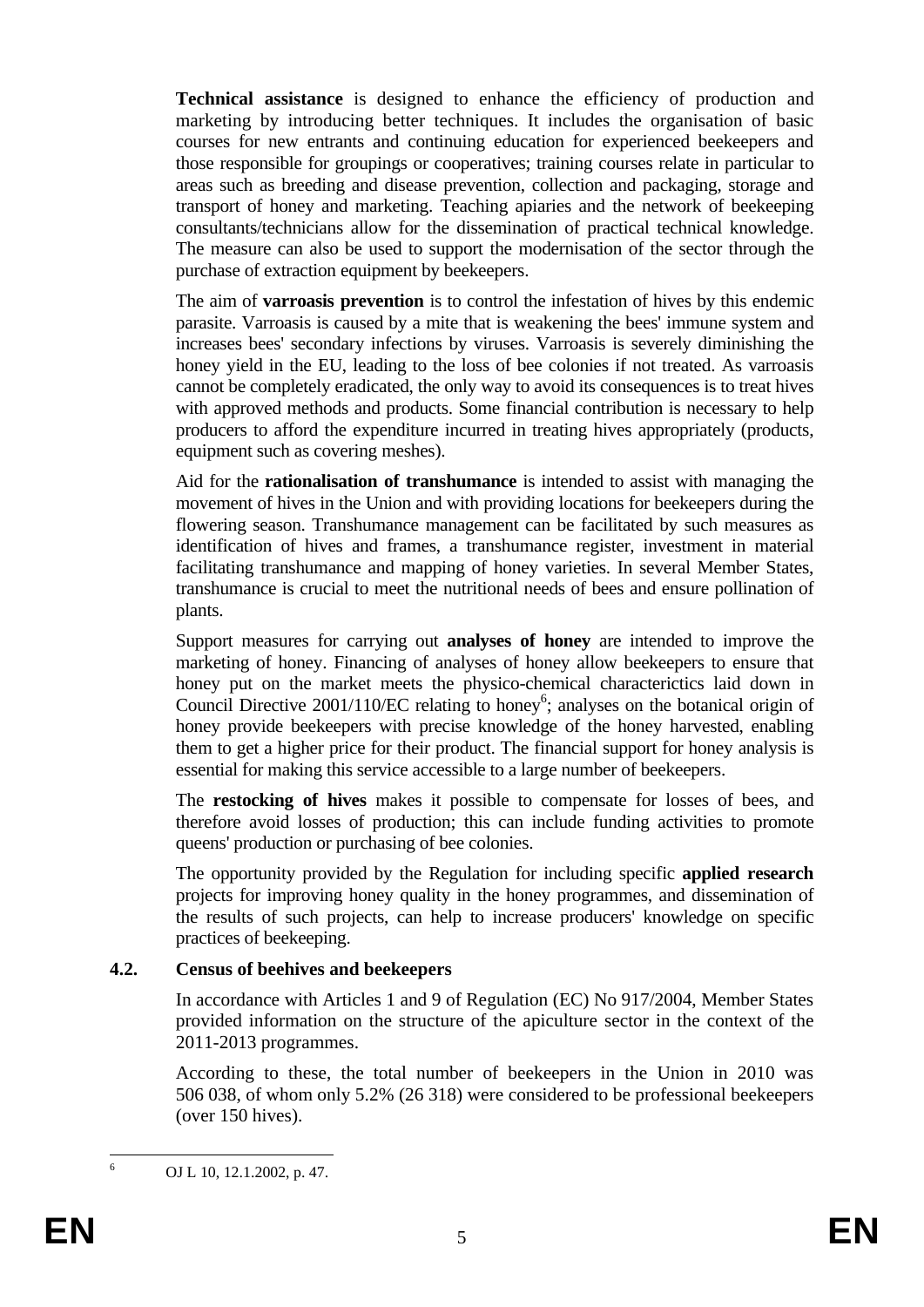In 2010, the total number of hives in the EU was of some 14 million (13 985 091), around 6 million (5 659551) of which belong to professional beekeepers who therefore have 40 % of hives. It should be noted that since there is no legal obligation at EU level to register beehives, the collection of data on the total number of hives is not harmonized between Member States and can lack precision. Although the percentages of professional beekeepers and the number of hives they manage have increased since 2007 (33% of hives), the sector still largely consists of nonprofessional beekeepers. The professionalization rate is generally low in the EU but can vary greatly between Member States; for instance, in Germany, more than 99% of beekeepers are non-professional while in Spain 23% of beekeepers are professional.

The number of hives in the EU has increased by 3% (382 372) in 2010 compared to the 2007 census. According to beekeepers, this increase is necessary in order to compensate for bee mortality. However, it involved also an increase of honey production equivalent to 6% in the same period.

The five Member States with the highest number of hives are: Spain (19.3%), Greece (11.8%), France (10.5%), Romania (10%) and Italy (8.8%). However, countries with the higher number of hives are not always countries with the higher honey production. This can be explained by environmental differences (climate, nectar quantities, densities of bee colonies, etc.) as well as by the lack of a harmonized method at EU level to monitor the number of hives, which leads to dramatic differences in yield per hive between Member States (between 9 to 51 kg in 2010 in the EU). As a result, Germany has a lower number of hives (5.6%) than Greece, Italy, France and Romania but produces more honey than any of these countries due to higher yields (up to 37.2 kg per hive in 2011). Hungary has also high average yields per hive (27.4 kg in 2010) and is therefore the fourth EU producer in the EU although it only has 7.1% of hives.

### **4.3. Allocation of expenditure**

### *4.3.1. Budget per Member State*

In line with Article 108 of the single CMO Regulation, the Union provides partfinancing for the apiculture programmes equivalent to 50% of the expenditure borne by Member States.

It should be noted that the Union annual funds dedicated to the apiculture sector have increased since 2007 in order to take into account of the rising numbers of bee hives and the growing needs of the apiculture sector. In 2011, the budget rose to  $\epsilon$  32 million per year.

Member States notify their national apiculture programmes to the Commission before 15 April once every three years as required by Article 2 of Regulation (EC) No 917/2004 (the submission in 2010 related to the programmes covering years 2011, 2012 and 2013).

On the basis of the Member States' expenditure forecasts laid down in their national apiculture programmes, the Union funds available  $(\epsilon)$  as a million per year for the period 2011-2013) are distributed according to each Member State's share in the total number of hives in the Union but allocated funds cannot be higher than 50% of programmed expenditure for each Member State. When half of expenditure in the national programme is lower than the amount corresponding to the number of hives, the remaining available funds are redistributed among Member States for which the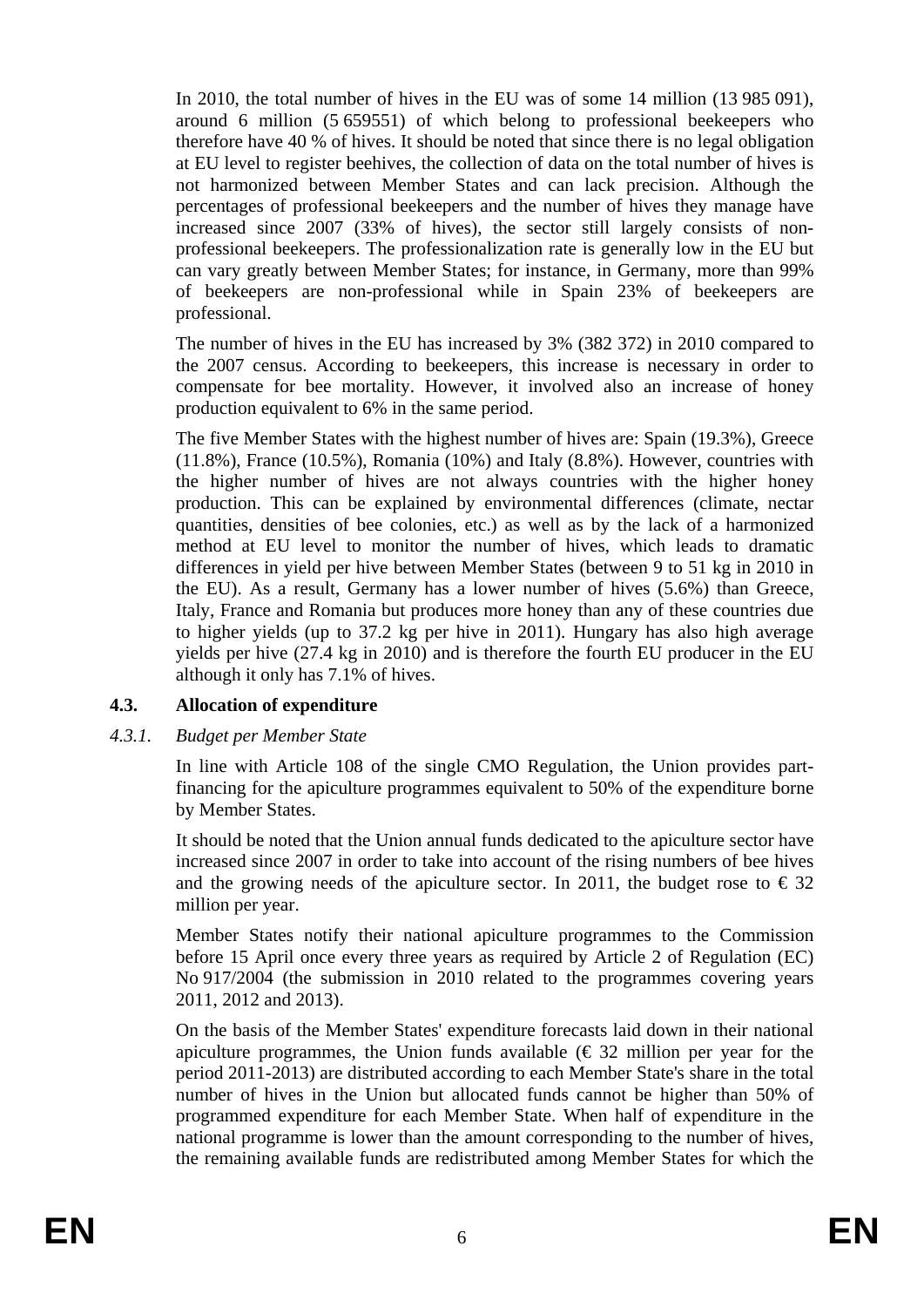expected expenditure exceeds their proportional share of the budget (in accordance to Art. 3 of Regulation (EC) No 917/2004).

The total numbers of hives in each Member State and in the Union are updated and published every three years in Annex I of Regulation (EC) No 917/2004.

In 2011, six Member States (Bulgaria, Denmark, Germany, Greece, Finland and Sweden) forecasted expenditures below their respective budget in function of the number of hives. The corresponding amount of EU funds was redistributed among the rest of Member States.

In 2011, the five Member States with the largest number of hives got a combined allocation for 55 % of the available EU budget. The Member States with the largest number of hives are therefore the largest users of the programme.

### *4.3.2. Execution of the budget*

According to the figures communicated by the Member States on the implementation of the budget per type of measure, overall usage rates in the 27 Member States are very high (93% in 2010, 89% in 2011 and 89% in 2012). The decrease in the execution rate from 2010 to 2011 can be explained by the fact that the budget allocated to apiculture programme increased from 26.3 million to 32 million between these 2 years. In general, the rate tends to be lower the first year of the programme and increases towards year three.

In 2010 and 2011, the greatest beneficiaries (Spain (93%, 84%), Greece (97%, 92%), France (90%, 88%), Italy (96%, 92%), and Romania (100%, 85%) were very effective in their use of the budgets*.* This was also the case in 2012 (Greece (97%), France (92%), Italy (93%), and Romania (98%) with the exception of Spain where only 69% of budget was used*.* 

### **4.4. Expenses incurred by type of action per Member State**

The analysis of expenses incurred is based on the figures provided by Member States each year as required by Article 6(2) of Regulation (EC) No 917/2004. For the period 2010-2012, the two more widely supported measures were control of varroasis and technical assistance. Expenses for these 2 measures were systematically the largest and have been relatively stable over the successive programmes, accounting on average for 27-30% for the control of varroasis and 24-28% for technical assistance.

More in particular, **varroasis control measures** have been used by all Member States in 2010; this reflects the fact that varroasis is endemic in the Union and is perceived as the main threat for bees' survival according to the answers to a questionnaire launched by the EU Reference Laboratory for Bee Health<sup>7</sup>. It is also due to the relative high cost of treatments against varroa, estimated to represent between 10 to 20% of production costs according to beekeepers. Member States making the largest use of this measure were Spain, Hungary and Poland. However, it should be noted that Greece ceased to use this measure in 2011 and 2012 due to the inflation of treatment costs, the resistance of varroa to treatments, the risk of residues' presence in apiculture products and the hot climatic conditions which are favourable to the development of brood all year around and the persistence of varroa.

 $\overline{7}$ 

http://ec.europa.eu/food/animal/liveanimals/bees/eu\_ref\_lab\_bee\_health\_en.htm.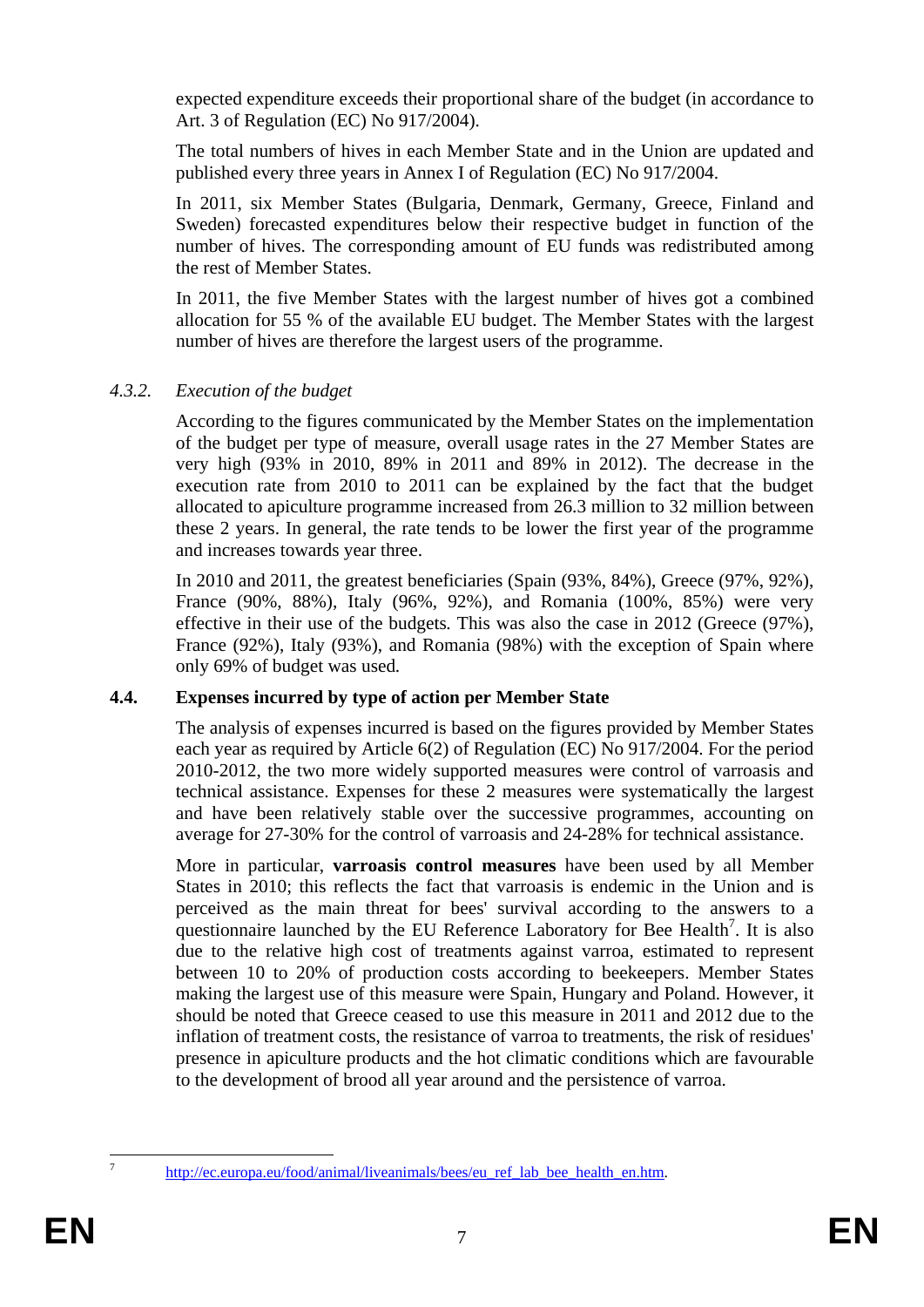**Technical assistance measures** are used by the vast majority of Member States. Considering the number of non-professional beekeepers and the changing conditions of the sector, there is a need for continuous action focused on dissemination of information. Both the beekeeping sector and Member States consider the technical assistance measures as having highly beneficial effects on production. The main users of this measure in 2011 and 2012 were Italy, Greece, France, Germany, Czech Republic, Poland and Spain. It should be noted that there were changes in the allocation per Member State of expenses for technical assistance between the two apiculture programmes: in 2010, the Netherlands, Bulgaria and Romania did not use this measure at all, while in 2011 and 2012 Bulgaria and Romania started using it. Poland increased six times its expenses for technical assistance between 2010 and 2011-2012. Spain almost doubled its expenses between 2010 and 2011-2012.

Measures designed to ensure **rationalisation of transhumance** continues to be the third most common supported measures, accounting for 16-20% of expenditure. Mostly Southern European countries such as Greece, Spain and Romania with diversified vegetation and a long period of flowering are using this measure. Other Member States such as Germany supports transhumance because of its importance for pollination.

**Hive restocking measures** came in fourth place. The use of this measure represented 19% of expenditure in 2010 and decreased to 16% in 2012. Romania, Bulgaria and Poland are the main users. Beekeeping organisations, which are involved in the preparation of the programmes, are very interested in these measures to offset the loss of bee colonies and rising prices of swarms. Nevertheless the beekeeping sector feels that supporting the restocking of hives is, to a certain extent, only a short-term solution and that the causes of bee mortality should be further researched and acted upon.

Measures on **applied research** came in the fifth place (4-6 % expenditure). France continues to be the Member State allocating the largest budget to applied research, with approximately 1.4 million in 2012; this represents more than half of the total sum allocated to this measure in the Union. For example, applied research measures were used in France to carry out a study on exposure of honey bees to a neonicotinoid systemic pesticide<sup>8</sup>.

Finally expenses for **honey analysis** are the least used by the Member States and decreased. In 2010, they represented 6% of the expenses then they decreased to 4% in 2011 and to 3% in 2012. Spain, which was one of the countries with the highest budget for honey analyses between 2007 and 2009, decreased its expenses in 2010 and again in 2011 and 2012. Poland also reduced its expenses between 2010 and 2011 while Bulgaria increased its expenses in 2011 and 2012 compared to 2010. These variations could be due to the fact that once a network of laboratories is established, expenses are less important. It should be noted that the support of laboratories' analyses is particularly appreciated by honey packers and distributors as it enables beekeepers to internalise this cost.

 $\frac{1}{8}$ 

 <sup>&</sup>quot;A common pesticide decreases foraging success and survival in honey bees" in Sciencexpress/http://sciencemag.org/content/early/recent/ 29March 2012/ Page 1/ 10.1126/science.1215039.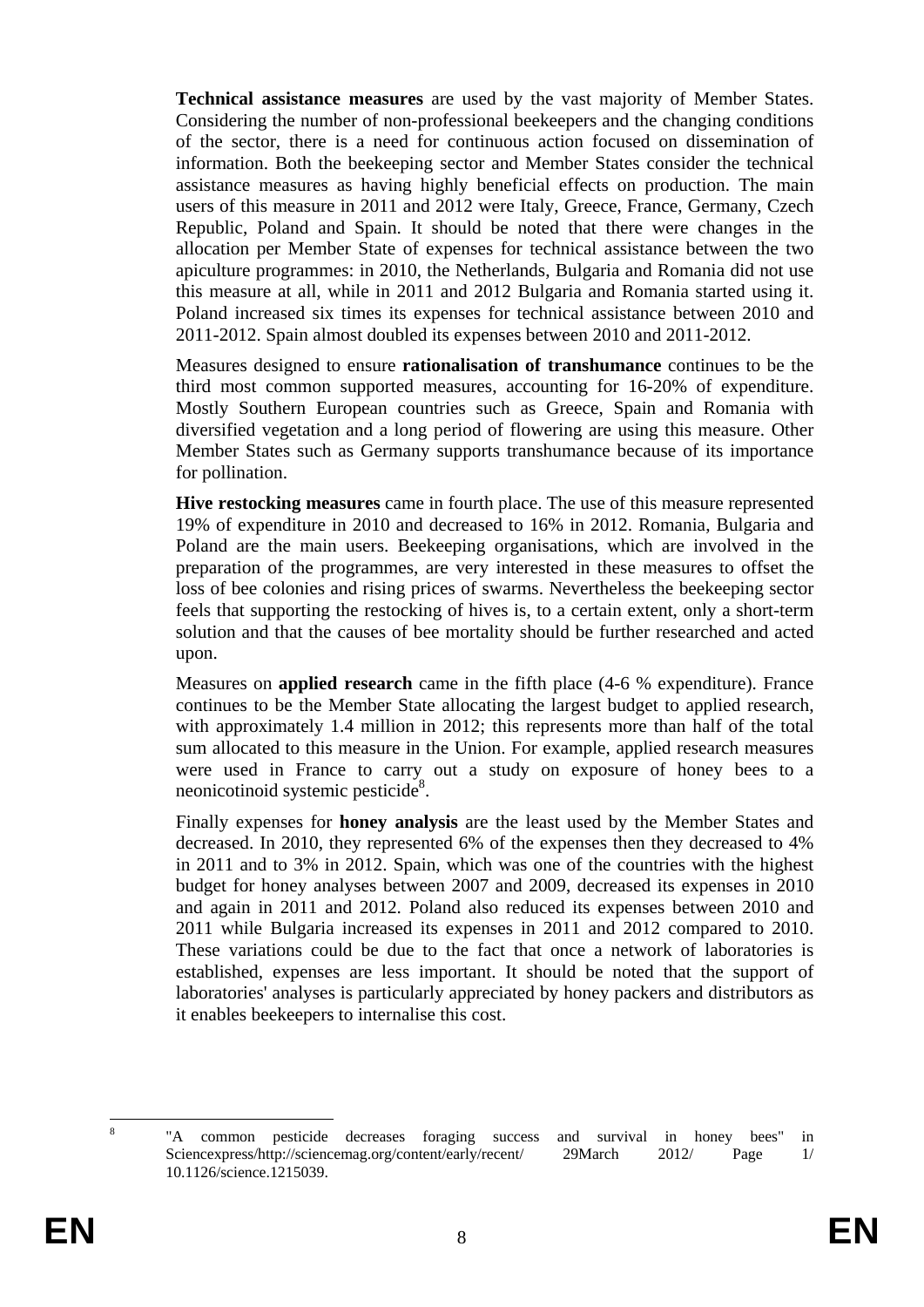### **5. EVALUATION OF MEASURES FOR THE APICULTURE SECTOR**

In 2012, the Commission charged an external consultant to perform an evaluation of measures for the apiculture sector.

The study evaluated:

- To what extent the six measures of the apiculture programmes affected the production, marketing and trade of honey as well as the keeping and trade of live bees.
- To what extent the measures contributed to support economic activity and the income of professional beekeepers.
- To what extent the measures contributed to price stability for honey.

The study was finalized in July 2013.

The study concluded that the national apiculture programmes have contributed to stabilise honey production levels in the EU in a context of rising production costs, threats to bee survival and fierce international competition by honey imports from third countries.

The measures contributed to curbing the surge in production costs (in particular for varroa treatments and restocking of hives) and therefore limited the impact of these costs on the income of beekeepers. The six measures are complementary to each other; conclusions on the effect of each individual measure should be interpreted carefully and should take into account the synergies existing between the measures.

Beekeeping activity was rendered more productive by inducing structural improvements into the sector through technical assistance, rationalisation of transhumance, control of varroasis, modernisation and mechanisation of beekeeping activity, trainings and dissemination of information.

The measures allowed for the support of the production of EU high-quality of honey as well as ensure that lower-end production remains competitive. The high-quality and added value of the honey produced in the EU allows for the wide gap between average export unit value of EU honey and the average import unit value of honey from third countries.

Furthermore the measures have had an indirect positive impact on both rural development and the environment. By reducing costs, inducing structural improvements and supporting the income of beekeepers the measures have helped to maintain the beekeeping activity in rural areas which is essential for pollination and hence for agriculture. The measures also encouraged more sustainable beekeeping practices particularly for the control of varroasis.

Finally, the study highlighted that the beekeeping sector, the honey industry and Member States all agree to consider that the national apiculture programmes are very useful to support the sector.

Nevertheless the study concluded that further progress could be made by optimising the use of the existing measures in order to promote honey, encourage further the cooperation between beekeepers, improve the dissemination of information on applied research projects and diversify the sources of income of beekeepers through the development of high value apiculture products such as royal jelly, pollen and propolis.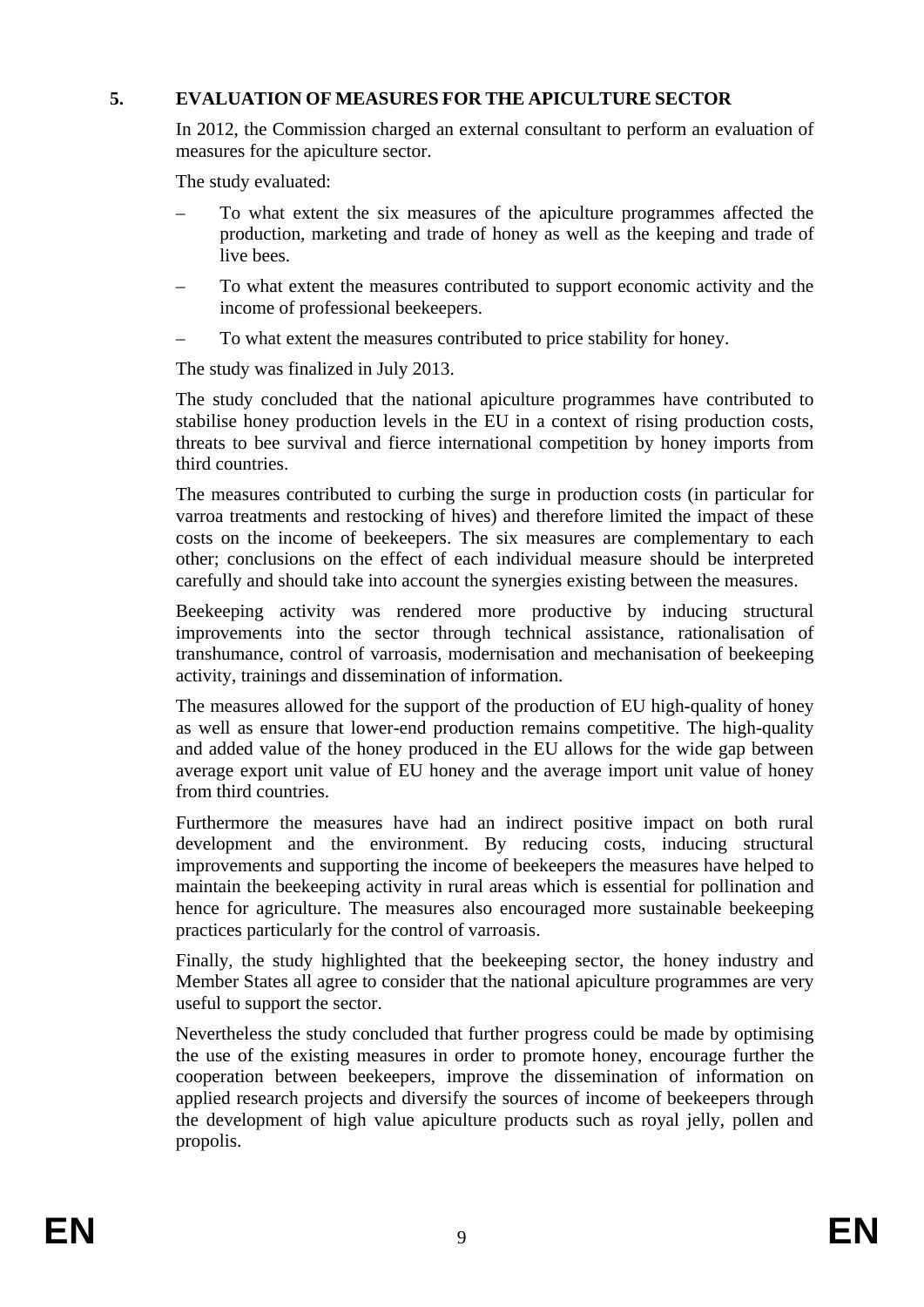In view of the sector's needs and the national disparities among the Member States, the contractor recommended also a clearer direction from the Union on apiculture programmes since the choice of the concrete measures is currently made at national or even regional level. Synergies between the Union research programmes and national applied research should also be found to ensure a better link between fundamental and applied research and also avoid potential overlaps.

## **6. SUGGESTIONS BY MEMBER STATES AND THE SECTOR**

In October 2012, the Commission required Member States and the sector representatives to provide their views on the apiculture programmes for the purpose of preparing this report.

Overall, as shown by the evaluation study, Member States expressed their satisfaction with the way the programmes are run and pleaded for their continuation as they consider these measures a great help for beekeeping and honey production.

The following suggestions for adjusting the measures were expressed by Member States:

- Germany and Luxemburg suggested aligning the apiculture year with the calendar year. Currently, the annual exercises of the apiculture programmes are established from 16 October each year to 15 October of the following year (Article 2(2) of Regulation (EC) No 917/2004) while the measures eligible for co-financing must have been implemented by 31 August of the year in question (Article 2(3) of Regulation (EC) No 917/2004); it is therefore difficult to finance actions implemented during the month of September and first half of October. For the 2014- 2016 apiculture programmes, the Commission intends to address this issue by proposing to amend the dates of the implementation of the measures in Regulation (EC) No 917/2004 in order to ensure that apiculture measures can be implemented all year round.

- Germany asked for the simplification of the administration and control measures as the control effort required seems disproportionate. Member States are responsible to monitor and assess the programmes. Regulation (EC) No 917/2004 obliges Member States to notify these measures according to a precise timeframe but leaves a lot of flexibility to the Member States to implement the controls in accordance with the general principle of subsidiarity and risk assessment. For the apiculture programmes 2014-2016, the notifications to the Commission are simplified and entered directly through the Information System for Agricultural Market Management and Monitoring.

- Germany suggested supporting additional measures relating to beekeeping, improving bee health, controlling the damage resulting from varroasis, honey marketing and honey flora. All these measures can already be supported to a certain extent by the current apiculture programmes. Additional specific measures to improve bee health<sup>9</sup> are funded by the EU outside the apiculture programmes.

- Regarding technical assistance, Germany asked for a clearer description of the eligibility for support of equipment for beekeepers, e.g. in the form of a Commission list of goods eligible for support. The Commission considers that a fixed list of goods would remove some of the flexibility necessary to take into account the variability of

-<br>9

http://ec.europa.eu/food/animal/liveanimals/bees/bee\_health\_en.htm.